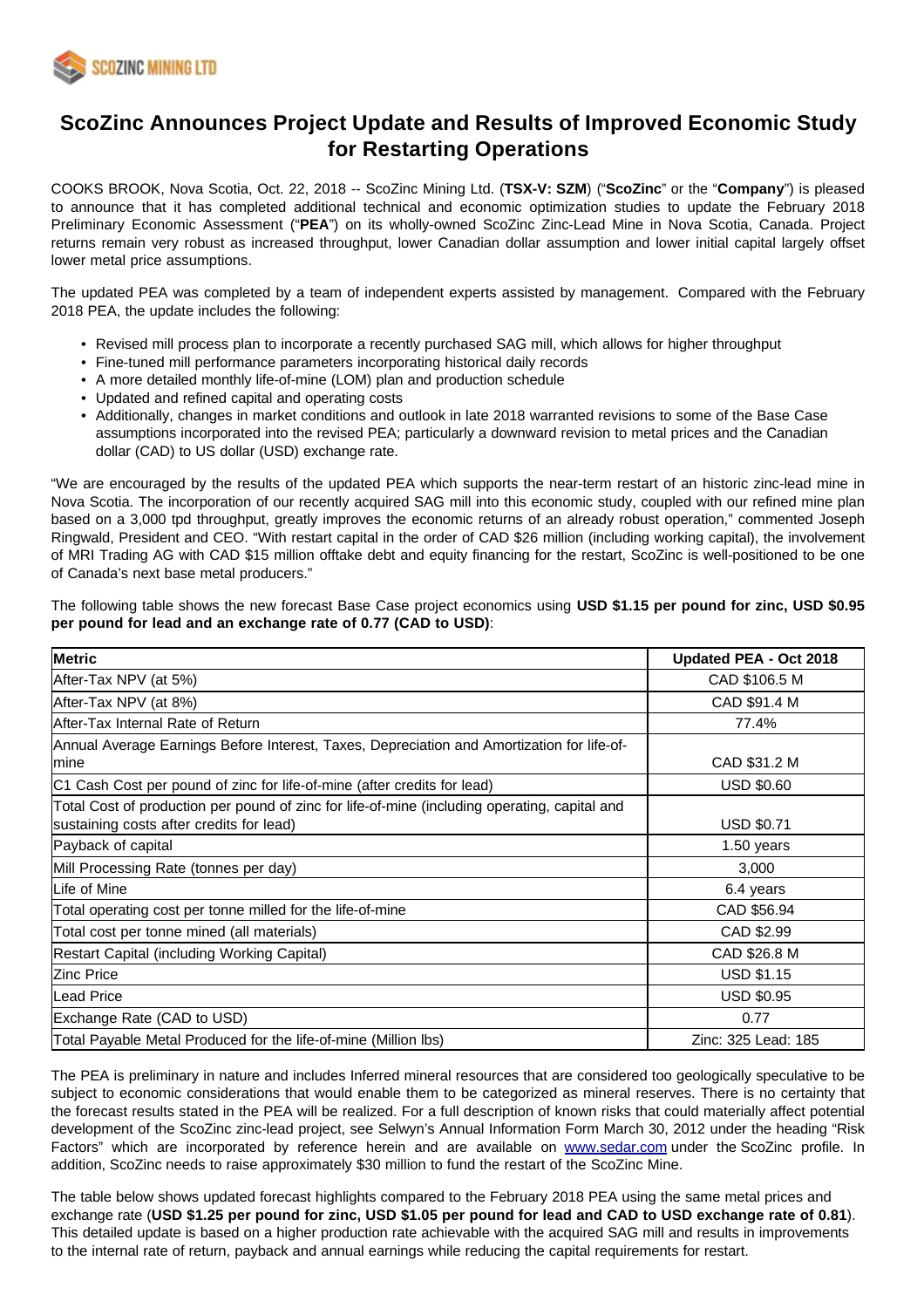| Metric                                                                                                                                    | October 2018      | February 2018                           |
|-------------------------------------------------------------------------------------------------------------------------------------------|-------------------|-----------------------------------------|
| After-Tax NPV (at 5%)                                                                                                                     | CAD \$124.5 M     | CAD \$127.9 M                           |
| After-Tax NPV (at 8%)                                                                                                                     | CAD \$107.7 M     | CAD \$107.7 M                           |
| After-Tax Internal Rate of Return                                                                                                         | 94.1%             | 63.7%                                   |
| Annual Average Earnings Before Interest, Taxes, Depreciation and Amortization for<br>llife-of-mine                                        | CAD \$35.7 M      | CAD \$31.1 M                            |
| C1 Cash Cost per pound of zinc for life-of-mine (after credits for lead)                                                                  | <b>USD \$0.59</b> | <b>USD \$0.59</b>                       |
| Total Cost of production per pound of zinc for life-of-mine (including operating,<br>capital and sustaining costs after credits for lead) | <b>USD \$0.71</b> | <b>USD \$0.72</b>                       |
| Payback of capital                                                                                                                        | 1.25 years        | 1.9 years                               |
| Mill Processing Rate (tonnes per day)                                                                                                     | 3,000             | 2,600                                   |
| Life of Mine                                                                                                                              | 6.4 years         | 7.7 years                               |
| Total operating cost per tonne milled for the life-of-mine                                                                                | CAD \$56.93       | CAD \$54.77                             |
| Total cost per tonne mined (all materials)                                                                                                | CAD \$2.99        | CAD \$3.05                              |
| Restart Capital (including Working Capital)                                                                                               | CAD \$26.1 M      | CAD \$31.1 M                            |
| <b>Zinc Price</b>                                                                                                                         | <b>USD \$1.25</b> | <b>USD \$1.25</b>                       |
| <b>Lead Price</b>                                                                                                                         | USD \$1.05        | <b>USD \$1.05</b>                       |
| Exchange Rate (CAD to USD)                                                                                                                | 0.81              | 0.81                                    |
| Total Payable Metal Produced for the life-of-mine (Million Ibs)                                                                           |                   | Zinc: 325 Lead: 185 Zinc: 323 Lead: 184 |

## **Metal Prices and Economic Sensitivity**

Base Case metal prices for this updated PEA have been set to life-of-mine values of USD \$1.15 per pound for Zinc and USD \$0.95 per pound for Lead and an exchange rate of 0.77 (CAD to USD). The following table illustrates the impact on the forecast project economic measures with variations in zinc and lead prices with the base assumptions unchanged as metal prices are adjusted.

| Base Case (USD \$1.15 per pound Zinc, USD \$0.95 per pound Lead, 0.77 CAD to USD Exchange Rate) |  |
|-------------------------------------------------------------------------------------------------|--|
|-------------------------------------------------------------------------------------------------|--|

| Zinc/Lead       | NPV Pre-Tax <sup>1</sup> |        | NPV After-Tax <sup>1</sup>  |        | IRR %   |           | Payback | Average Annual |
|-----------------|--------------------------|--------|-----------------------------|--------|---------|-----------|---------|----------------|
| Price USD \$/lb |                          |        | NPV 5% NPV 8% NPV 5% NPV 8% |        | Pre-Tax | After-Tax | (Years) | <b>EBITDA</b>  |
| 0.95/0.75       | 31.1M                    | 22.2M  | 29.9M                       | 21.2M  | 20.1%   | 19.7%     | 5.6     | 12.7M          |
| 1.05/0.85       | 84.6M                    | 70.2M  | 68.6M                       | 56.8M  | 49.1%   | 45.6%     | 3.3     | 22.0M          |
| 1.15/0.95       | 138.0M                   | 118.2M | 106.5M                      | 91.4M  | 82.7%   | 77.4%     | 1.5     | 31.2M          |
| 1.25/1.05       | 191.5M                   | 166.2M | 143.9M                      | 125.2M | 120.7%  | 112.7%    | 1.0     | 40.5M          |
| 1.35/1.15       | 264.2M                   | 231.4M | 194.2M                      | 170.5M | 176.1%  | 161.8%    | 0.8     | 49.7M          |
| 1.45/1.25       | 317.7M                   | 279.3M | 231.2M                      | 203.7M | 222.4%  | 201.1%    | 0.7     | 59.0M          |

<sup>1</sup> NPV in Canadian Dollars (CAD)

# **Refined Plan and Capital and Operating Costs**

The updated PEA, completed by a team of independent consultants in collaboration with management, includes the sequential development of two open pit operations on the Main deposit followed by the development of the Northeast deposit. Three months of pre-production mining will be carried out prior to mill start-up in order to provide a stockpile of lower-grade ore for plant commissioning as well as access to higher grade areas in the pit as mill throughput increases over the first three months. Both pits are located in close proximity to the mill. A small underground operation ranging from 250 to 500 tpd, will be mined in Year 5 to provide high-grade mineralization for blending with the open pit feed.

The economic evaluation is based on a mineral resource inventory from production records and the updated mineral resources as stated in the technical report dated August 24, 2012 (see SEDAR filing dated August 24, 2012).

The zinc-lead mill feed will be processed in the existing ScoZinc mill by standard flotation methods to produce clean, highgrade zinc and lead concentrates. Modifications to the existing mill, some of which are underway, include an external jaw crusher, a SAG mill, new filter presses and decommissioning of the fine ore bin, screen deck and cone crusher.

The ScoZinc asset, including the existing mill, has undergone significant refurbishment and improvements since ScoZinc assumed ownership of the property in June 2011. ScoZinc has undertaken more than CAD \$10.0 million in engineering, definition drilling, permitting, mill and mine infrastructure refurbishment and surface rights acquisition. An additional estimated CAD \$26.1 million (including working capital) is required for refurbishment and modernization to increase the mill throughput to 3,000 tpd, pre-stripping of waste material in the Main pit, other start-up costs, and contingency.

The capital and operating costs included in the updated PEA were provided by recent mining and drill and blast contractor tenders, updated costs from equipment and consumables suppliers (October 2018), conservative parameters from historical mill and production records, and escalated cost estimates from the previous studies and quotes.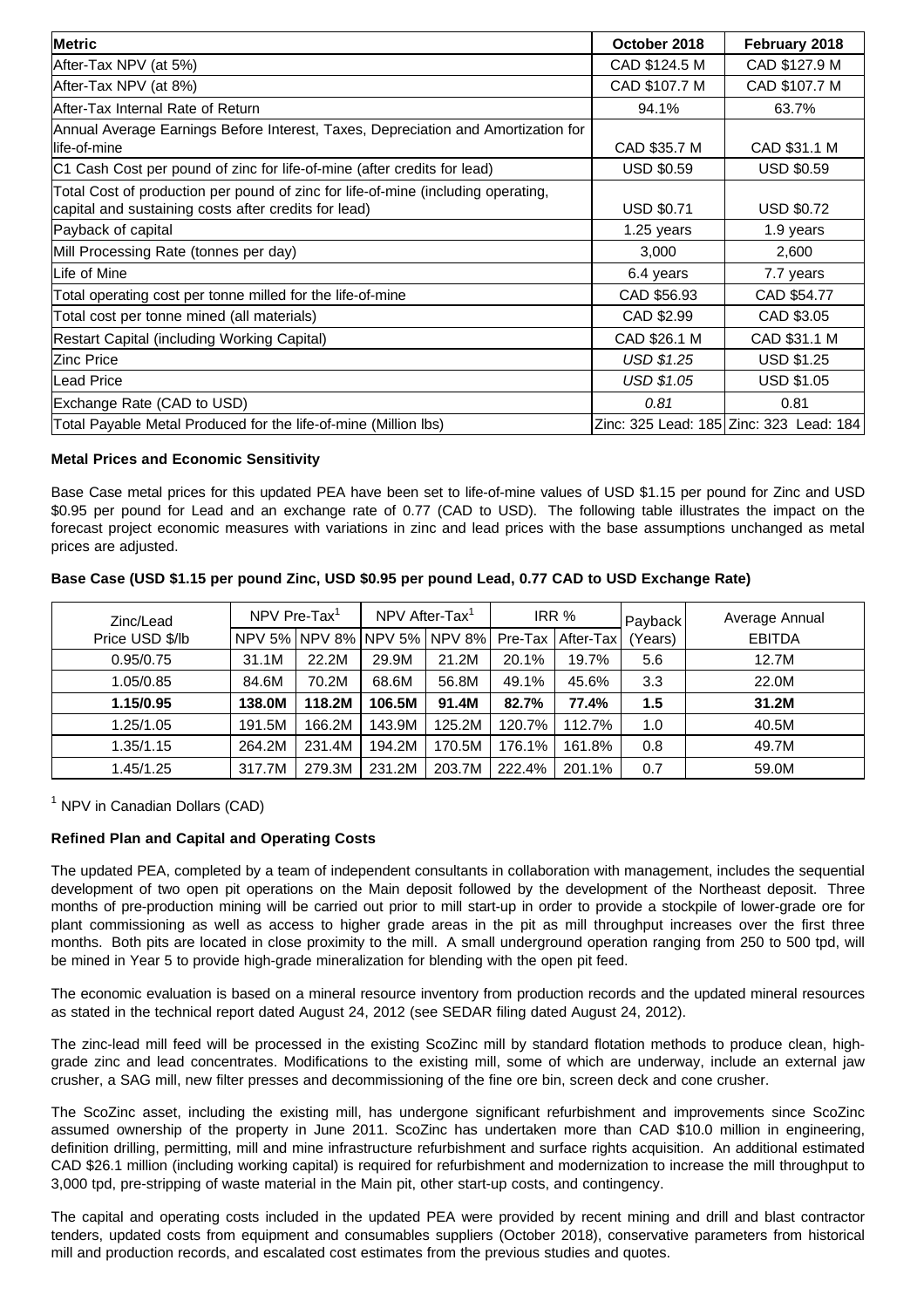#### **Mining**

Detailed mine planning for both pits and underground was carried out on a monthly basis for the entire mining schedule.

Mining commences in the pre-production period at approximately 34,000 tpd (total material) eventually reaching an estimated 47,000 tpd. Feed of material to the mill averages about 990,000 tonnes per annum (or 3,000 tpd) for an average of 328 operating days per year. The average strip ratio for the LOM open pits is expected to be 13.0:1 (including pre-stripping). About 60% of the approximately 84 million tonnes of waste material is expected to be removed without blasting, including soils that will be used for reclamation. All of the open pit ore (about 6.4 million tonnes) is expected to require blasting. Open pit mine dilution and mining losses are assumed to be 7.5% and 5%, respectively. In-pit diluted mineral resources are 6,433,000 tonnes grading 3.12% zinc and 1.59% lead.

The underground operation is based on modified cut and fill mining with uncemented backfill, producing up to 500 tpd of highgrade mill feed. Development of the underground to access higher grade zones requires a capital investment of about \$10.6 million, primarily in Year 5, and assumed to be funded via operating cash flow. Diluted and recoverable underground mineral resources are estimated at 283,000 tonnes grading 6.98% zinc and 3.49% lead. This material will be blended with open pit and stockpile feed to the mill over approximately two years beginning in the second half of Year 5 of the LOM plan.

#### **Metallurgy**

The restart plan provides for modifications to the mill, including redesign and replacement of the crushing circuit, primary screen, thickeners and concentrate filters. Additionally, a semi-autogenous (SAG) mill has been purchased. Some of this equipment is on site and ready for installation. These modifications, together with improved plant availability, will allow estimated average mill feed rates of 990,000 tonnes per annum or 3,000 tpd. The projected feed grades for the LOM average 3.12% zinc and 1.59% lead. The projected metallurgical performance, based on historical data, provides for a zinc concentrate grade of 57.0% zinc at 85.1% LOM recovery and a lead concentrate grade of 71.0% lead at 84.6% LOM recovery.

Metallurgical testwork completed in the first half of 2018 demonstrated the benefit of incorporating a SAG mill to the processing circuit. It allows higher mill feed while eliminating historical bottleneck challenges in the mill. A used SAG mill was located, inspected, tested and purchased. Engineering has been completed for installation of the mill.

### **Concentrate Marketing and Transport**

Based on historical concentrate sales, ScoZinc concentrates are expected to be readily marketable, grading 57% and 71% for zinc and lead respectively, with no penalties. Previous concentrate shipments from the ScoZinc mine were shipped to Europe and Asia. ScoZinc has its own storage and concentrate loading facility at Sheet Harbour, Nova Scotia, approximately 80 kilometers from the mine, with a capacity of 8,500 tonnes, or 1.5 times the expected shipment size.

In April 2018, ScoZinc executed a term sheet with MRI Trading AG for the life of mine zinc and lead concentrates which include debt and equity terms for the restart of mining operations (see news release dated April 3, 2018). The terms are incorporated into this economic analysis.

#### **Infrastructure**

The mine has ample grid power and water supply to accommodate the expansion to 3,000 tpd. Paved roads lead to the mine property and there is nearby access to rail.

#### **Environment, Community Relations, and Permitting**

ScoZinc operations have enjoyed strong support from local communities and the Nova Scotia government. Permitting of the Main pit and Southwest Expansion Area remains in place with the granting of a 10-year renewal of ScoZinc's Industrial Approval in September 2017 and a 2-year extension to the Environmental Assessment Approval in October 2018. Existing permits will need to be amended to accommodate further expansion of the Main pit, the start-up of the Northeast pit and underground mining to achieve the approximate seven-year mine life projected in the updated PEA. This will commence with project restart and is expected to take less than two years to complete.

Staffing for the restart of operations will commence once financing is secured. Senior personnel have been involved in the technical work to date and will assume leadership roles for the operation. At full production, the mine is expected to employ approximately 155 personnel, of which 75 would be ScoZinc employees and 80 would be contractor employees. The neighbouring communities provide a good source of skilled workers and many former employees remain interested in rejoining operations at ScoZinc.

#### **Project Opportunities**

The current mine plan and economic model do not include the Getty Deposit located west of the Southwest Expansion. Definition drilling of the near surface portion of the Northeast deposit is expected to convert Inferred mineral resources into Measured and Indicated categories similar to the results achieved in 2012 on the Main deposit, which realized a more than 50% increase to the mineral resources at that time. An expansion of Measured and Indicated in-pit mineral resources is expected to favourably impact transition from the Northeast deposit to the Getty deposit in the latter years of the current mine plan. Addition of the Getty deposit and expanded mineral resources is expected to add more than three years to the current mine life.